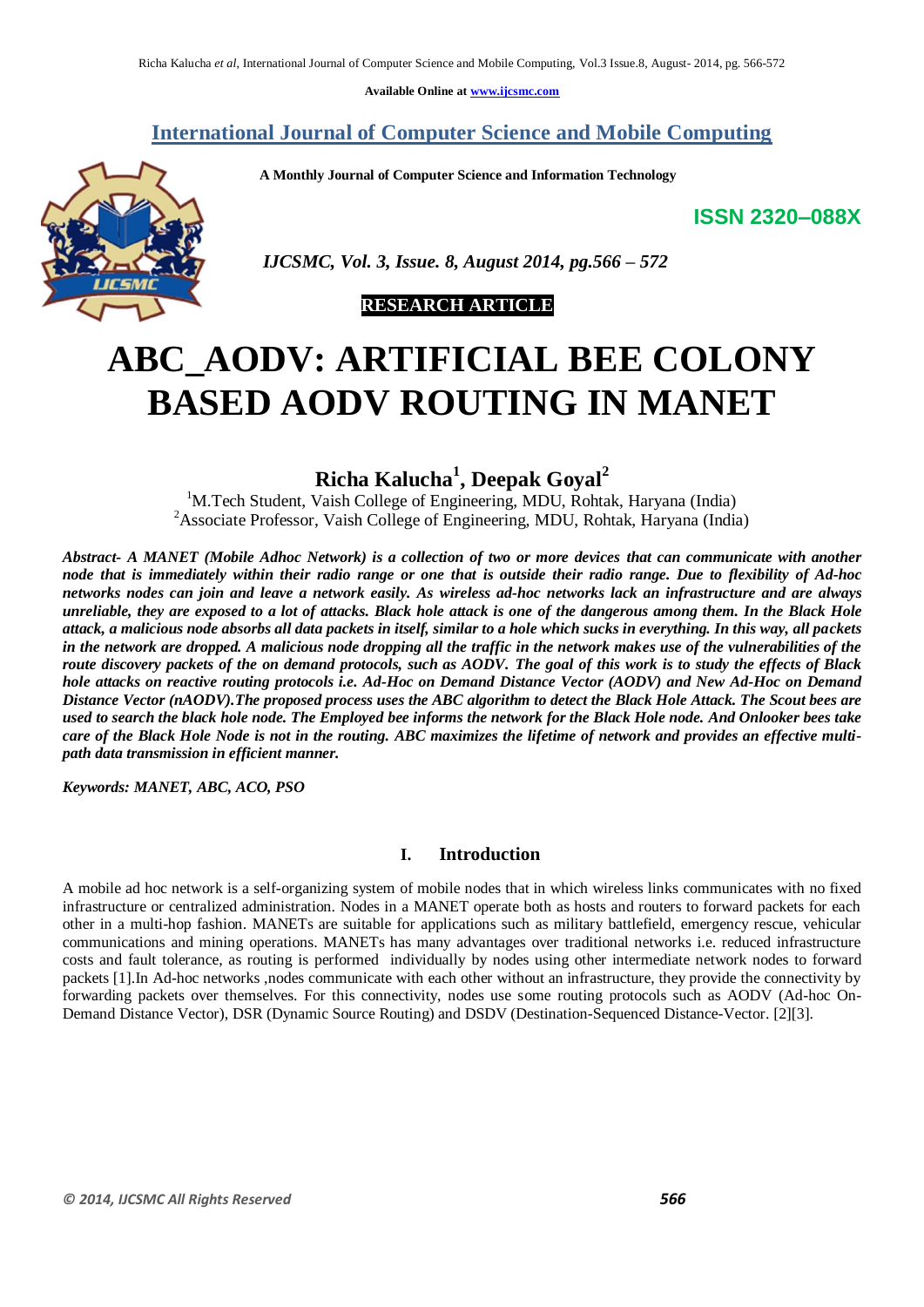

**Figure 1. MANET**

Security is an essential requirement in MANET. Due to the mobility and wireless nature of network malicious nodes can enter the network at any time; the security of the nodes needs to be considered. [4] As wireless ad-hoc networks lack an infrastructure, they are exposed to a lot of attacks

#### **MANETs characteristics**

1 Dynamic topology: Nodes can move freely with different speeds; this result in change of the network topology at unpredictable time. The nodes in the MANET establish routing dynamically among themselves as they travel around.

*2* Multi hop routing: When a node tries to send information to other nodes which is out of its communication range, the packet should be forwarded via one or more intermediate nodes.

3 Autonomous terminal: In MANET, each mobile node is an independent node, which could function as both a host and a router.

4 Light-weight terminals: In maximum cases, the nodes at MANET are mobile with less CPU capability, low power storage and small memory size. 5 Distributed operation: The control of the network is distributed among the nodes. The nodes in a MANET cooperate with each other and communicate among themselves and each node acts as a relay as needed, to implement specific functions such as routing and security.

*6* Shared Physical Medium**:** The wireless communication medium is accessible to any entity with the appropriate equipment and adequate resources. Accordingly, access to the channel cannot be restricted.[5]

# **II. Black Hole Attack**

Black hole attack is denial of service (DOS) attack in which malicious node send fake information by claiming that it has a shortest route to destination node .Therefore source nodes select this shortest path and go through this malicious node and results in misuse of data or data may be discarded [6]. Once the route is set up, it's up to the node whether to drop all the packet. This special node, which drops the data packet, is named as malicious nodes. Black hole has two main characteristics. First the node announces itself having a suitable route to a destination node and second one the node consumes the intercepted packets.

Once the attacker enters between the communicating nodes, it can do anything malicious with the packets. It can then choose to drop the packets. Security in mobile ad-hoc network is the most vital concern for basic functionality of a network [7]. Accessibility of network services, confidentiality and integrity of data can be achieved by assuring that security issues have been met. MANETs suffer from security attacks because they possess open medium, dynamic topology, lack of central administration. These factors lead to various security threats in mobile ad hoc networks [8]. Black hole Attacks are classified into two categories. In single blackhole attack there is only one malicious node within a zone [9]. Whereas in collaborative blackhole attack multiple nodes in a group act as malicious nodes [10].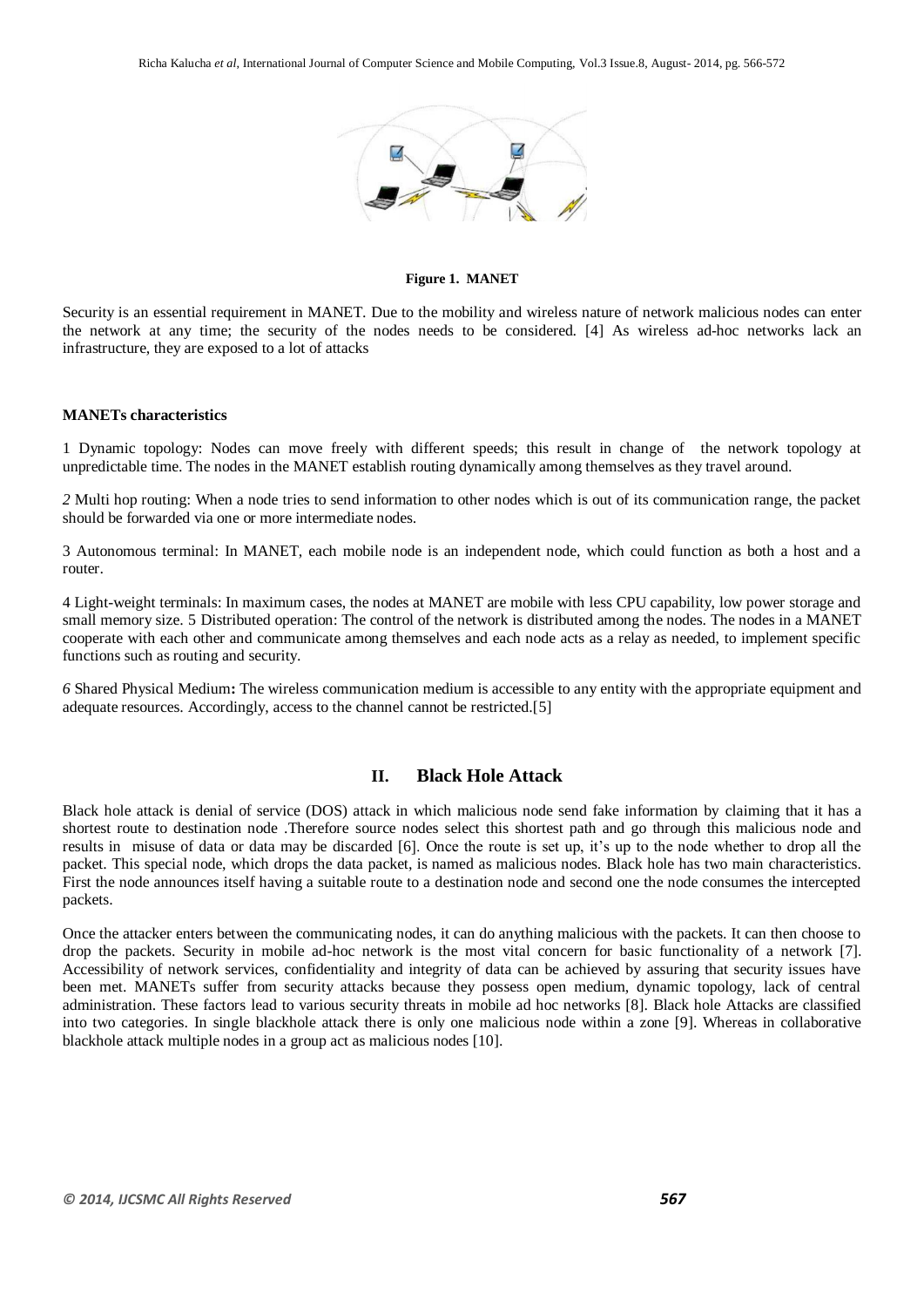### III. **Artificial Bee Colony Algorithm**

The Artificial Bee Colony (ABC) algorithm is proposed by Karaboga in 2005 for real-parameter optimization, which simulates the foraging behavior of a bee colony [11]. In ABC algorithm, each cycle consists of three steps : the employed bees are send onto their food sources and nectar amounts are evaluated; after sharing the nectar information of food sources, the onlookers bees select food source areas and evaluate the nectar amount of the food sources. The scout bees are sent randomly onto possible new food sources. At the initialization stage, a set of food sources is randomly selected by the bees and their nectar amounts are determined. At the first step of the cycle, these bees come into the hive and share the nectar information of the sources with the bees waiting on the dance area. A bee waiting on the dance area make decision to choose a food source is onlooker and the bee visited food source by herself just before is employed bee. After sharing their information with onlookers, every employed bee goes to the food source area visited by herself the previous cycle since that food source exists in her memory, and then chooses a new food source by means of visual information in the neighborhood of the one in her memory and evaluates its nectar amount. At the second step, an onlooker bee prefers a food source area depending on the nectar information distributed by the employed bees on the dance area. As the nectar amount of a food source increases, the probability of that food source chosen also increases. After arriving at the selected area, she chooses a new food source in the neighborhood of the one in the memory depending on visual information as in the case of employed bees.

At the third step of the cycle, scout bee determine new food source when the nectar of a food source is abandoned by the bees , and replaced with the abandoned one. In our work, at each cycle at most one scout goes outside for searching a new food source, and the number of employed and onlooker bees is selected to be equal to each other. These three steps are repeated through a predetermined number of cycles called Maximum Cycle Number (MCN) or until a termination criterion is satisfied.[12]

# **IV. Proposed Work(nAODV)**

The proposed process uses the ABC algorithm to detect the Black Hole Attack. The Scout bees are used to search the black hole node. The Employed bee inform the network for the Black Hole node.And Onlooker bees take care of the Black Hole Node is not in the routing.The process is explained in following steps:-

Step1**:** Select Source and Destination.

Step2: Generate an Artificial Bee at random nodes.

Step3: Transfer data from Source to Destination using AODV routing protocol.

Step4: Scout Bee search for Black Hole Node.

Step5: If Black Hole Node found then Employed Bee inform source to change path.

Step6: Onlooker Bee takes care that Black Hole Node not used in the routing.

#### **V. Result Validation**

Here the detailed implementation of proposed approach is presented. Simulation is done using the network simulator tool NS2.In our Simulation there are 40 nodes placed randomly. Due to random dynamic topology, the source and the destination are also selected randomly.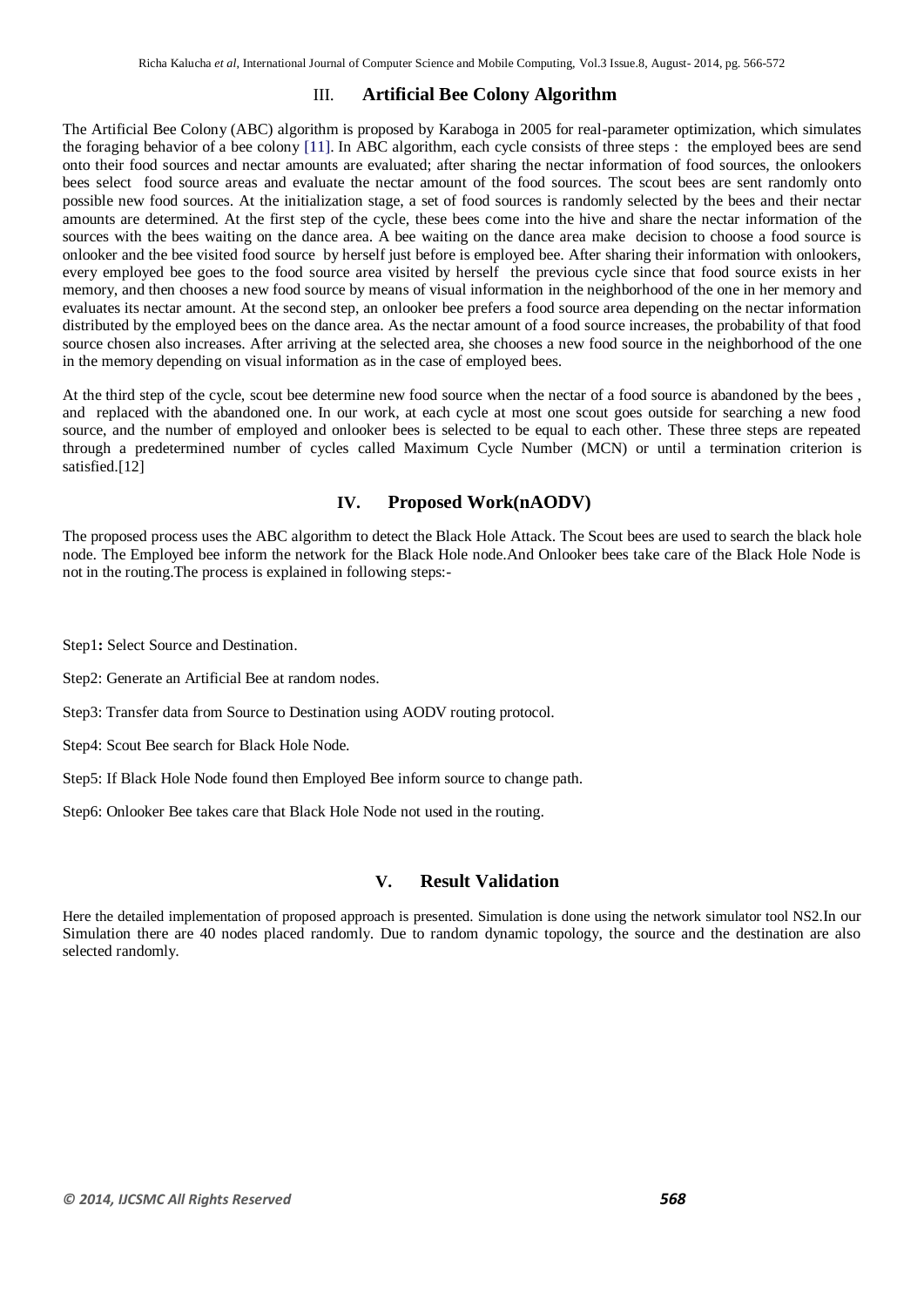

**Figure 2. PACKETS TRANSMISSION**

This fig shows the transmission of packets using selected path.



**Figure 3. Black Hole Node Detection**

This fig. shows Scout Bee searching for Black Hole Node.



**Figure 4. PACKETS TRANSMIT TO ALTERNATE PATH**

This fig. shows if Black Hole Node found then Employed Bee inform source to change path and Onlooker Bee take care that Black Hole Node not used in the routing.

Our proposed system work more effectively than existing work by using some parameters. These parameters are help to show the better performance of our work than existing work.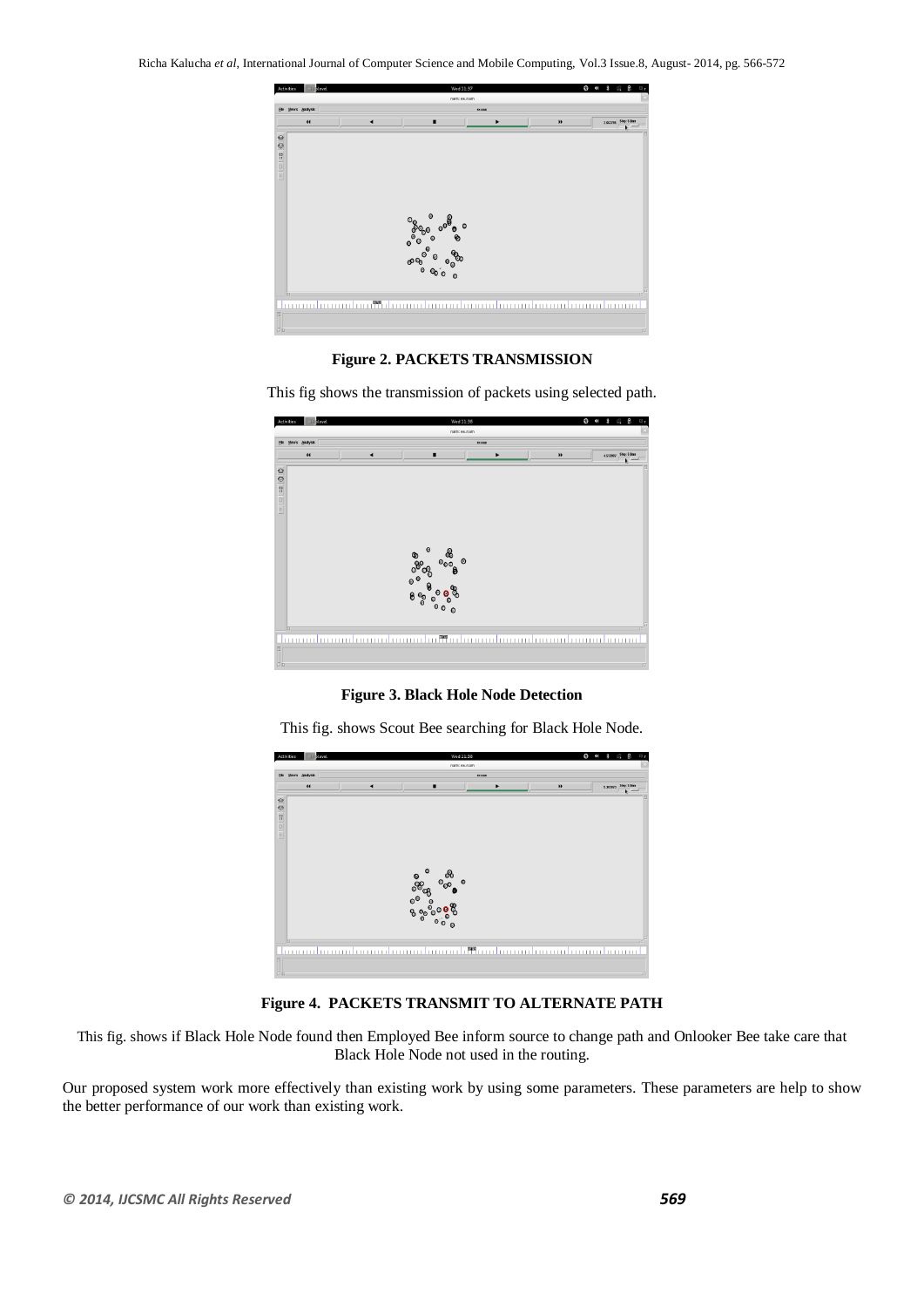Various parameters used for analysis are described below:

 Throughput: The amount of data transfer from source mode to destination in a specified amount of time i.e. average number of bits delivered per second(Kbps)

Calculated as: Throughput =(Packet Size/(stopTime-startTime))\*(8/1000)

**Packet Delivery Ratio: Packet delivery Fraction (PDF):** It is the ratio of the amount of data packets delivered to the destination and total number of data packets sent by source.

Calculated as: PDF=(Received Packets / Packets Sent)\*100

- Average End to End Delay: The interval time between sending by the source node and receiving by the destination node, which includes the processing time and queuing time.
- Calculated as EED= (Time packet received Time packet sent)

Total number of packets received

### **Table 1: Table showing performance analysis of existing ABC**

| No.Of Nodes | Generated | Received | Packet   | End to End | Throughput |
|-------------|-----------|----------|----------|------------|------------|
|             | packet    | packet   | delivery | delay      |            |
|             |           |          | ratio    |            |            |
|             |           |          |          |            |            |
| 10          | 244       | 212      | 86.8852  | 5.73753    | 242.19     |
|             |           |          |          |            |            |
| 20          | 284       | 257      | 90.493   | 8.75712    | 422.59     |
|             |           |          |          |            |            |
| 30          | 412       | 374      | 90.7767  | 5.94518    | 434.41     |
|             |           |          |          |            |            |
| 40          | 885       | 764      | 86.3277  | 2.91374    | 637.25     |
|             |           |          |          |            |            |

This table shows the performance analysis of existing AODV system on different number of nodes.

**Table 2: Table showing performance analysis of proposed ABC**

| NO. Of Nodes | Generated | Received | Packet   | End to  | Through |
|--------------|-----------|----------|----------|---------|---------|
|              | packets   | packets  | delivery | End     | put     |
|              |           |          | ratio    | delay   |         |
| 10           | 2185      | 2104     | 96.2929  | 2.8244  | 1369.43 |
| 20           | 2367      | 2267     | 95.7752  | 3.03234 | 1336.28 |
| 30           | 2408      | 2271     | 94.6429  | 3.01579 | 1386.75 |
| 40           | 2822      | 2651     | 93.9405  | 2.60264 | 1543.36 |

This table shows the performance analysis of nAODV system on different number of nodes. This table depicts that value of all performance parameters shows fluctuating behavior with the increases number of nodes except average end- to- end delay.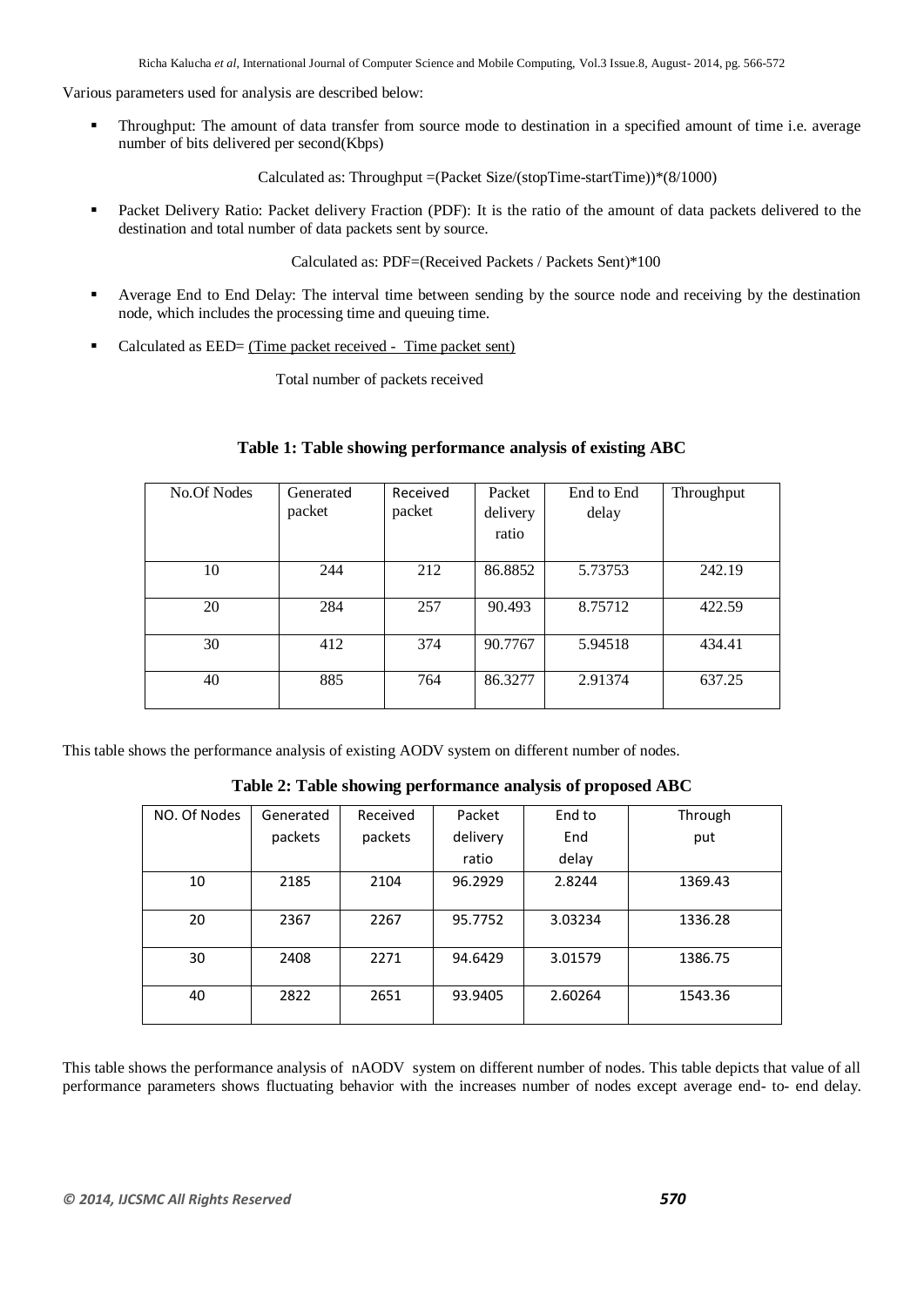Value of average end to end delay is decreases with the number of nodes. Value of Packet Delivery Ratio and throughput increases.

# **VI. Graphs**

These algorithms are implemented in NS2 Simulator. X-graph gives the results. X-graph gives the graphs for basic AODV and nAODV. When comparison between these graphs done then packet received of nAODV increases than the existing AODV and packet lost is reduced than existing AODV. In this results are shown for 10-40 nodes.In order to show the performance of the ABC algorithm more clearly, the graphical representations of the results in Table 1 are reproduced in Figs.5-7:-



**Figure 5. Graph for the Packet Delivery Ratio of the 10-40 nodes between existing and proposed work**







**Figure7. Graph for the Throughput of the 10-40 nodes between existing and proposed work**.